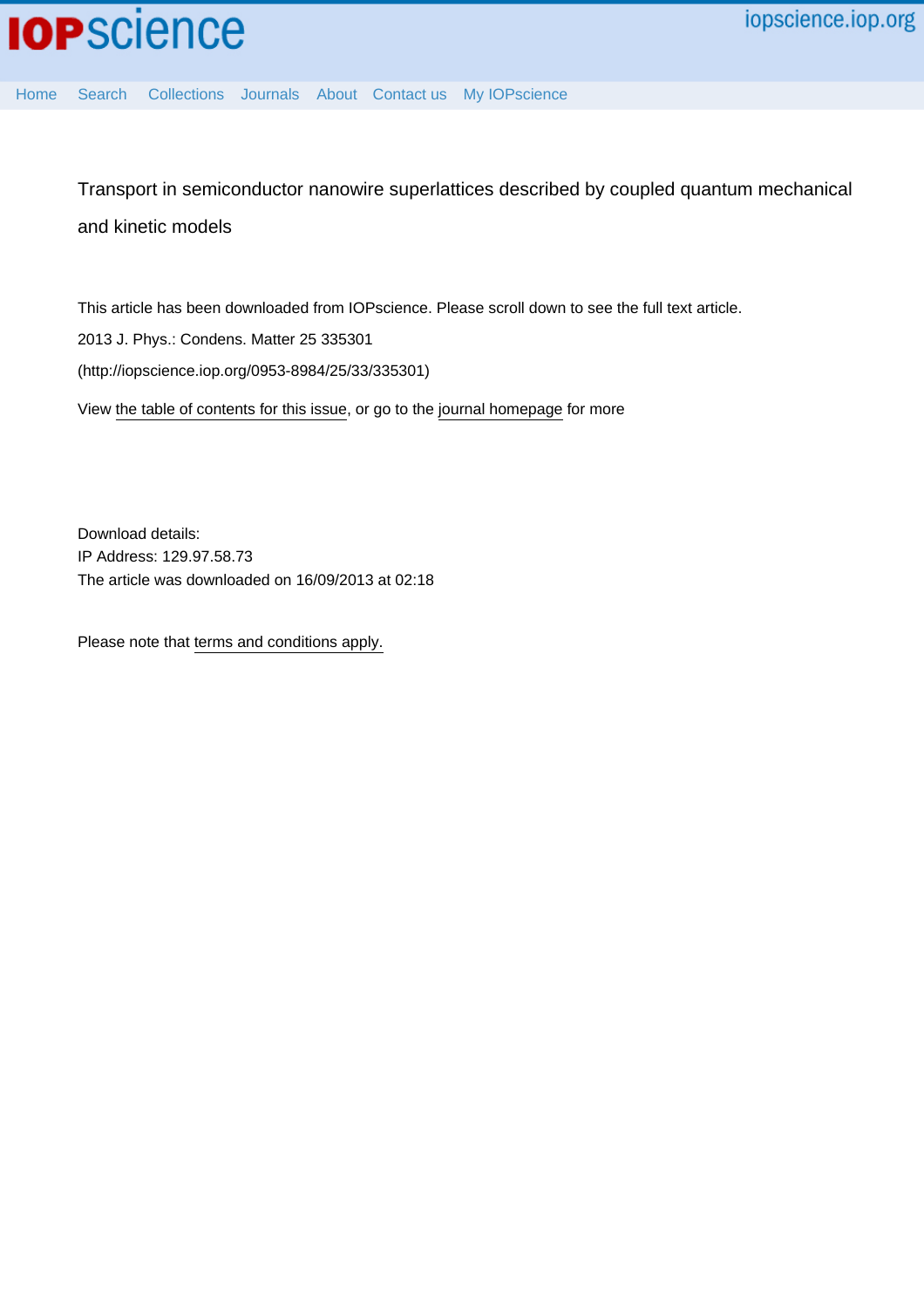# Transport in semiconductor nanowire superlattices described by coupled quantum mechanical and kinetic models

## M Alvaro $^1,$  $^1,$  $^1,$  L L Bonilla $^1,$  M Carretero $^1,$  R V N Melnik $^{1,2}$  $^{1,2}$  $^{1,2}$  and S Prabhakar<sup>[2](#page-1-1)</sup>

<span id="page-1-1"></span><span id="page-1-0"></span> $<sup>1</sup>$  Gregorio Millán Institute for Fluid Dynamics, Nanoscience and Industrial Mathematics, Universidad</sup> Carlos III de Madrid, Avenida de la Universidad 30, E-28911 Leganés, Spain <sup>2</sup> M2NeT Lab, Wilfrid Laurier University, Waterloo, 75 University Avenue West, ON, N2L 3C5, Canada

E-mail: [mariano.alvaro@uc3m.es](mailto:mariano.alvaro@uc3m.es)

Received 1 March 2013, in final form 23 May 2013 Published 23 July 2013 Online at [stacks.iop.org/JPhysCM/25/335301](http://stacks.iop.org/JPhysCM/25/335301)

#### **Abstract**

In this paper we develop a kinetic model for the analysis of semiconductor superlattices, accounting for quantum effects. The model consists of a Boltzmann–Poisson type system of equations with simplified Bhatnagar–Gross–Krook collisions, obtained from the general time-dependent Schrödinger–Poisson model using Wigner functions. This system for superlattice transport is supplemented by the quantum mechanical part of the model based on the Ben-Daniel–Duke form of the Schrödinger equation for a cylindrical superlattice of finite radius. The resulting energy spectrum is used to characterize the Fermi–Dirac distribution that appears in the Bhatnagar–Gross–Krook collision, thereby coupling the quantum mechanical and kinetic parts of the model. The kinetic model uses the dispersion relation obtained by the generalized Kronig–Penney method, and allows us to estimate radii of quantum wire superlattices that have the same miniband widths as in experiments. It also allows us to determine more accurately the time-dependent characteristics of superlattices, in particular their current density. Results, for several experimentally grown superlattices, are discussed in the context of self-sustained coherent oscillations of the current density which are important in an increasing range of current and potential applications.

(Some figures may appear in colour only in the online journal)

## <span id="page-1-2"></span>1. Introduction

Semiconductor superlattices (SSLs) can be produced by various techniques, among which sputtering and molecularbeam epitaxy remain the most common. Applications of SSLs include, but are not limited to, various nanolasers [\[1,](#page-10-0) [2\]](#page-10-1), frequency generators and detectors [\[3](#page-10-2)[–5\]](#page-10-3), thermoelectricsbased nanostructures  $[6, 7]$  $[6, 7]$  $[6, 7]$ , as well as a wide range of different optoelectronic devices [\[8](#page-10-6)[–10\]](#page-10-7).

Our main interests here lie with the III–V compound GaAs/AlAs SSLs, as it is well known that the difference in lattice constants between these materials is small and no residual stresses and strain appear. More precisely, we are interested in an adequate description of electronic transport in

these low-dimensional nanostructures such that the quantum mechanical information is coupled to semiclassical models of the kinetic type. Both strongly coupled (when barriers are narrow) and weakly coupled (when barriers are wide) superlattices are of practical interest and the methodology developed in this work can be applied to both situations.

First we recall that for low electric fields the charge transport in doped SSLs can usually be described by semiclassical models for the motion of electrons in the lowest energy miniband, which is the only populated one (e.g., [\[11\]](#page-10-8)). If  $\Delta$  is the miniband width,  $\Gamma$  is the scattering width, *eF* the force due to the electric field (−*e* < 0 is the charge of the electron) and *l* the superlattice period, then this semiclassical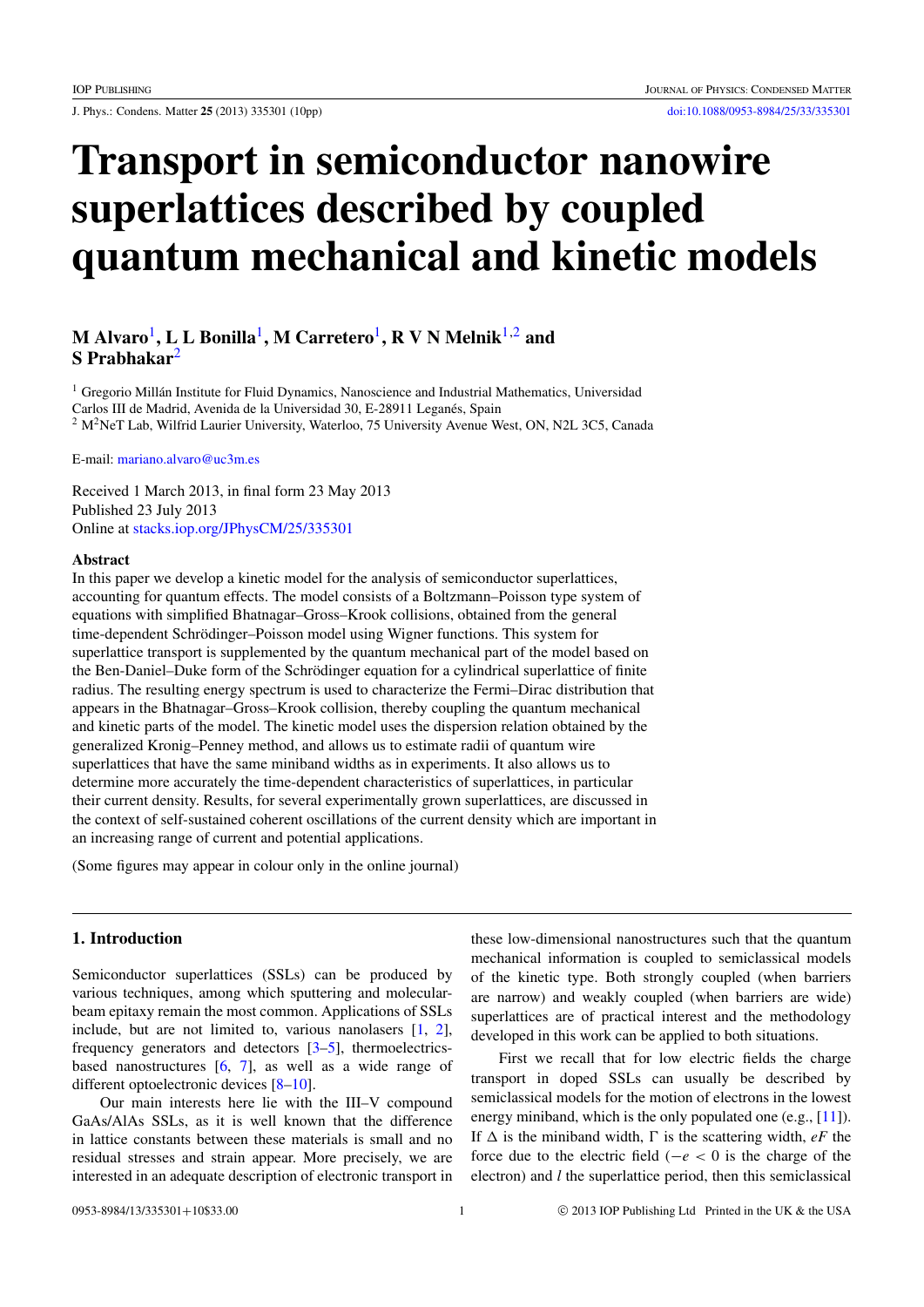approach is considered to be a reasonable approximation if

$$
\Delta \gg \Gamma, \qquad \Delta \gg eFl,\tag{1}
$$

although comparisons with experiments frequently suggest that further corrections of semiclassical models may be necessary even in such situations. In the meantime, a direct comparison of the results from semiclassical models with the full quantum transport models, based on the nonequilibrium Green–Keldysh [\[11–](#page-10-8)[13\]](#page-10-9), Wigner functions [\[14,](#page-10-10) [15\]](#page-10-11) or other approaches, remains a highly non-trivial (and partly elusive) task, from both fundamental and computational points of view. Furthermore including quantum mechanical information in semiclassical models becomes absolutely essential when condition [\(1\)](#page-2-0) is violated. Therefore, in order to be able to describe the entire spectrum of the above situations, it is most natural to seek an efficient methodology for combining the quantum mechanical and semiclassical models.

One of our motivations here has been stimulated by the expanding areas of applications of coherent oscillations and localization phenomena. Indeed, the development of excitation of semiconductors is closely related to the field of coherent control of quantum dynamics (e.g., [\[16\]](#page-10-12) and references therein). Different patterns of coherent oscillations of electrons provide a rich source of phenomena with far-reaching practical consequences. Examples of such oscillations in SSLs include both low-frequency oscillations (such as Gunn oscillations [\[17–](#page-10-13)[19\]](#page-10-14)) and highfrequency oscillations (such as Bloch oscillations [\[2\]](#page-10-1)). Special conditions must exist in order to observe the latter class of oscillations. One of them is long scattering times, and SSLs are excellent candidates to satisfy this condition due to the fact that scattering is highly suppressed because of the spatial confinement, leading to a longer decoherence time. Low-dimensional nanostructures such as nanowire superlattices can provide a further advantage due to their lack of traverse excitations (present in quantum well superlattices), which eliminate this source of damping. Another interesting example of this type is quantum-dot superlattices, which have recently been studied in [\[20\]](#page-10-15) for high (dc) electric fields. These objects are difficult to study, as coherent oscillations compete with dynamic localization under the influence of electric and/or magnetic fields. Other types of conditions that are usually required are special laws of collisions (e.g., inelastic collisions are often assumed in such studies). The benefits are well known and include gain at very high frequencies (THz) [\[8\]](#page-10-6), as well as resonance peaks in the absorption coefficients. Recent studies demonstrated a series of important advantages in other types of Bloch oscillations, such as magnetic [\[21\]](#page-10-16) and surface acoustic Bloch oscillations [\[22\]](#page-10-17).

In this work, our quantum mechanical/semiclassical approach in studying coherent oscillations and other transport phenomena in low-dimensional nanostructures, focusing on SSLs, will be exemplified for one-miniband SSLs. Miniband structures of SSLs have been studied extensively since the works of Esaki and Tsu on transport in these structures, and experimental results have frequently provided a good

<span id="page-2-0"></span>guideline for further theoretical progress and applications in the area [\[3,](#page-10-2) [23\]](#page-10-18). Whenever required, extensions to multiple minibands can be developed based on the Wigner function description and the  $\mathbf{k} \cdot \mathbf{p}$  theory (e.g., [\[24](#page-10-19)[–27\]](#page-10-20)). While semiclassical models continue to play an important role in these studies, the importance of the quantum mechanical part in the analysis of miniband structures of periodic superlattices was emphasized already 20 years ago (e.g., [\[28\]](#page-10-21) and references therein). Today, the interest in the development of methods capable of combining quantum mechanical and semiclassical models is fueled by both open fundamental questions and practical applications (e.g., [\[29\]](#page-10-22) and references therein).

Early developments were limited to quantum corrections of semiclassical models constructed on the basis of relaxationtime approximations [\[30–](#page-10-23)[32\]](#page-10-24). Currently such models span the entire hierarchy of relaxation-time approximations, from quantum drift-diffusion models [\[33\]](#page-10-25), to various types of hydrodynamic models [\[34\]](#page-10-26), and to quantum-kinetic models [\[15\]](#page-10-11). Rigorous reduction procedures between such models have also been derived. For example, starting from the semiclassical Boltzmann–Poisson models we can arrive at various types of hydrodynamic models, as well as nonlocal drift-diffusion equations [\[34,](#page-10-26) [35\]](#page-10-27).

In what follows, we are interested in the kinetic type models in this hierarchy, in particular in the Wigner–Poisson (WP) model. The latter is a relaxation-time model which is equivalent to the von Neumann–Poisson (or quantum Liouville–Poisson) model for the time evolution of the density matrix and describing open quantum mechanical systems with relaxation mechanisms [\[36\]](#page-10-28). We use the WP model and its semiclassical limit, the Boltzmann–Poisson model, to describe transport in a nanowire superlattice (NWSL). The collision model has a 1D elastic impurity collision term as in [\[30\]](#page-10-23) and a relaxation-time term with a local equilibrium distribution having the same electron density as the actual distribution function (in our case, the local distribution function is Fermi–Dirac, not Boltzmann-type as in [\[31\]](#page-10-29)). With respect to the usual multi-quantum well SSL having a very large cross section, the NWSL has cylindrical cross section with small radius. The dispersion relation is parabolic with respect to a quantized transversal wave vector, thus changing the local equilibrium distribution function.

The advantage of the collision model we use compared to the usual integral terms in the Boltzmann equation is its simplicity, which renders the kinetic equation amenable to perturbation calculations such as the Chapman–Enskog procedure [\[15\]](#page-10-11) and computationally cheaper to solve. In our model, the two collision frequencies (or reciprocal collision times) are assumed to be constant for simplicity. They can be selected by comparing the field and the velocity at the maximum of the drift velocity versus field curve with data obtained from numerical solutions of the Boltzmann equation, the nonequilibrium Green function theory [\[11\]](#page-10-8) or experiments [\[37\]](#page-10-30) (see also calculations of scattering times in the case of a weakly coupled SSL in [\[38\]](#page-10-31)). This calibration is easy if there is an analytical expression for the drift velocity [\[31\]](#page-10-29), which, in turn, is used in a simple drift-diffusion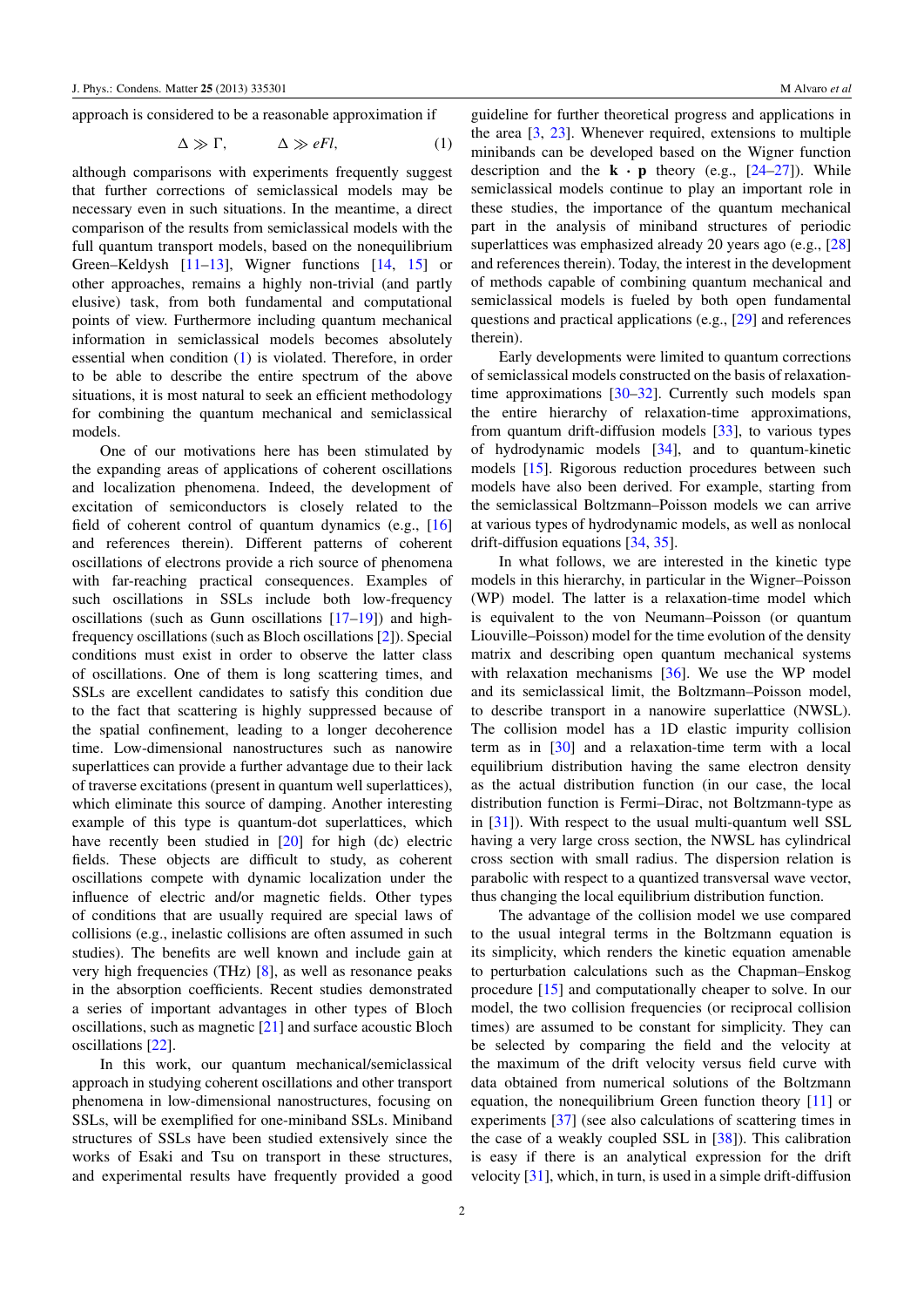model as in [\[37\]](#page-10-30). For our model of the NWSL, we have not found such an expression and therefore we would require numerical computations to select optimal values of the collision frequencies. Here we adopt indicative values for the collision frequencies similar to those used in experiments with SSL having large cross sections [\[37\]](#page-10-30). The rest of the paper is as follows. In section [2,](#page-3-0) we provide details of the kinetic part of the model. Starting from the time-dependent Schrödinger–Poisson (TDSP) model we highlight how it can be reduced to the WP equations or the Boltzmann–Poisson type system for carrier transport in the lowest miniband of a SSL. We discuss the main advantages of this approach. In section [3,](#page-4-0) we give details of the quantum mechanical part of the model and the mechanism of its coupling to the kinetic part via the Fermi–Dirac distribution. In this section we also discuss dispersion relations for three representative experimentally grown examples of SSLs. In section [4,](#page-7-0) we discuss the results obtained with the developed model and compare them with those obtained with conventional models. The differences are highlighted for oscillation frequencies and amplitudes of the total current density. Conclusions are given in section [5.](#page-9-0)

## <span id="page-3-0"></span>2. Schrödinger–Poisson models and the Wigner–Poisson approach to superlattice transport

Time-dependent models, based on quantum Liouville or Schrödinger equations, provide a unifying framework for the description of electronic transport in low-dimensional semiconductor nanostructures. The relationship between such models and the Schrödinger–Poisson system, as well as the Wigner–Poisson system, is well elucidated in the literature (e.g., [\[39,](#page-10-32) [40\]](#page-10-33) and references therein). The connection between the latter two systems is also known. Indeed, under appropriate assumptions, a mixed state system of TDSP type is equivalent to the WP system. The well-posedness of the WP system has also been studied extensively [\[41\]](#page-10-34).

The simplest TDSP model describing electrons interacting through their self-consistent Hartree potential reads as follows:

$$
i\hbar \frac{\partial \Psi}{\partial t} = -\frac{\hbar^2}{2m} \Delta \Psi + V(\Psi)\Psi, \tag{2}
$$

$$
\varepsilon \Delta V(\Psi) = -en,\tag{3}
$$

where  $-e < 0$  is the electron charge,  $\Psi = (\psi_m)_{m \in \mathbb{N}}$  is the wave function,  $\varepsilon$  is the dielectric permittivity,  $V$  is the potential, and the electron concentration is given by

$$
n(x, t) = \sum_{m} \lambda_m \|\psi_m(x, t)\|^2.
$$
 (4)

Here the  $\lambda_m$  are coefficients (eigenvalues) in the density matrix representation of the system in  $(x, t) \in \mathbb{R}^3 \times (0, +\infty)$ under consideration:

$$
\rho = \sum_{m} \lambda_m P_m,\tag{5}
$$

so that the operator  $\rho$  is assumed to be positive and self-adjoint, while the  $P_m$  are projections onto the subspace spanned by the eigenvectors associated with  $\lambda_m$ . Charge transport in a SSL is more complicated as one needs to include also the periodic potential which gives rise to the electron minibands and a scattering potential, phonon–electron interactions, etc. Once the electronic structure is considered, the quantum (WP) kinetic model may be derived from the band SP system by using the Wigner function in the form:

$$
w_{\mu,\nu}(\mathbf{x}, \mathbf{k}, t) = \int \rho_{\mu,\nu}(\mathbf{x} + \frac{1}{2}\xi, \mathbf{x} - \frac{1}{2}\xi, t) e^{i\mathbf{k}\cdot\xi} d\xi, \quad (6)
$$

where the band density matrix, for minibands  $\mu$  and  $\nu$ , is defined by

$$
\rho_{\mu,\nu}(\mathbf{x}, \mathbf{y}, t) = \langle \Psi_{\mu}^{\dagger}(\mathbf{x}, t) \Psi_{\nu}(\mathbf{y}, t) \rangle.
$$
 (7)

To find an equation for  $w(\mathbf{x}, \mathbf{k}, t) = \sum_{\mu, \nu} w_{\mu, \nu}(\mathbf{x}, \mathbf{k}, t)$ , we assume that only the first miniband is populated and that there are no transitions between minibands, i.e.  $w(\mathbf{x}, \mathbf{k}, t) \approx$  $w_{1,1}$ (**x**, **k**, *t*). Then, we obtain the following evolution equation for the periodic Wigner function  $f = w(\mathbf{x}, \mathbf{k}, t)$  [\[15\]](#page-10-11):

$$
\frac{\partial}{\partial t}f + \frac{\hbar \mathbf{k}_{\perp}}{m^*} \cdot \frac{\partial}{\partial \mathbf{x}_{\perp}}f + \frac{\mathrm{i}}{\hbar} \sum_{m=-\infty}^{\infty} e^{\mathrm{i}mkl} E_{1m}(\mathbf{k}_{\perp})[f(x + ml/2, \mathbf{x}_{\perp}, \mathbf{k}, t) - f(x - ml/2, \mathbf{x}_{\perp}, \mathbf{k}, t)] + \frac{\mathrm{i}e}{\hbar} \left[ V\left(x + \frac{1}{2\mathrm{i}} \frac{\partial}{\partial k}, \mathbf{x}_{\perp} \right) - V\left(x - \frac{1}{2\mathrm{i}} \frac{\partial}{\partial k}, \mathbf{x}_{\perp} \right) \right] f = Q[f], \tag{8}
$$

where  $f(\mathbf{x}, k + \frac{2\pi}{l}, \mathbf{k}_{\perp}, t) = f(\mathbf{x}, k, \mathbf{k}_{\perp}, t), \mathbf{k} = (k, \mathbf{k}_{\perp}), V$  is the electric potential,  $Q[f]$  is the collision term and  $l = L_b + L_w$ is the SSL period of a SSL with barrier and well widths of *L*<sup>b</sup> and *L*w, respectively. The energy of the first miniband is given by:

<span id="page-3-2"></span><span id="page-3-1"></span>
$$
E_1(\mathbf{k}) = \sum_{m=-\infty}^{\infty} E_{1m}(\mathbf{k}_{\perp}) e^{imkl}.
$$

The electric field  $-F = -\partial W/\partial x$  satisfies the Poisson equation:

$$
\varepsilon \left( \frac{\partial F}{\partial x} + \frac{\partial}{\partial \mathbf{x}_{\perp}} \cdot \mathbf{F}_{\perp} \right) = \frac{e}{l} (n - N_D), \tag{9}
$$

and the two-dimensional (2D) electron density is:

$$
n(x, \mathbf{x}_{\perp}, t)
$$

$$
= \frac{l}{4\pi^3} \int_{-\pi/l}^{\pi/l} \int_{-\infty}^{\infty} \int_{-\infty}^{\infty} f(x, \mathbf{x}_{\perp}, k, \mathbf{k}_{\perp}, t) \, d\mathbf{k} \, d\mathbf{k}_{\perp}. \tag{10}
$$

The collision term in the resulting (WP) model  $(8)$ – $(9)$  is given here by the approximation:

<span id="page-3-3"></span>
$$
Q[f] \equiv -\nu_{\rm en}(f - f^{\rm FD}) - \nu_{\rm imp} \frac{f(k) - f(-k)}{2},\qquad(11)
$$

where  $f^{\text{FD}}$  is the Fermi–Dirac local equilibrium distribution producing the same electron density as the Wigner function,  $1/v_{en}$  represents the inelastic collisions relaxation time and  $1/v_{\text{imp}}$  is the relaxation time for elastic collisions such as impurity scattering [\[30\]](#page-10-23), which conserve energy but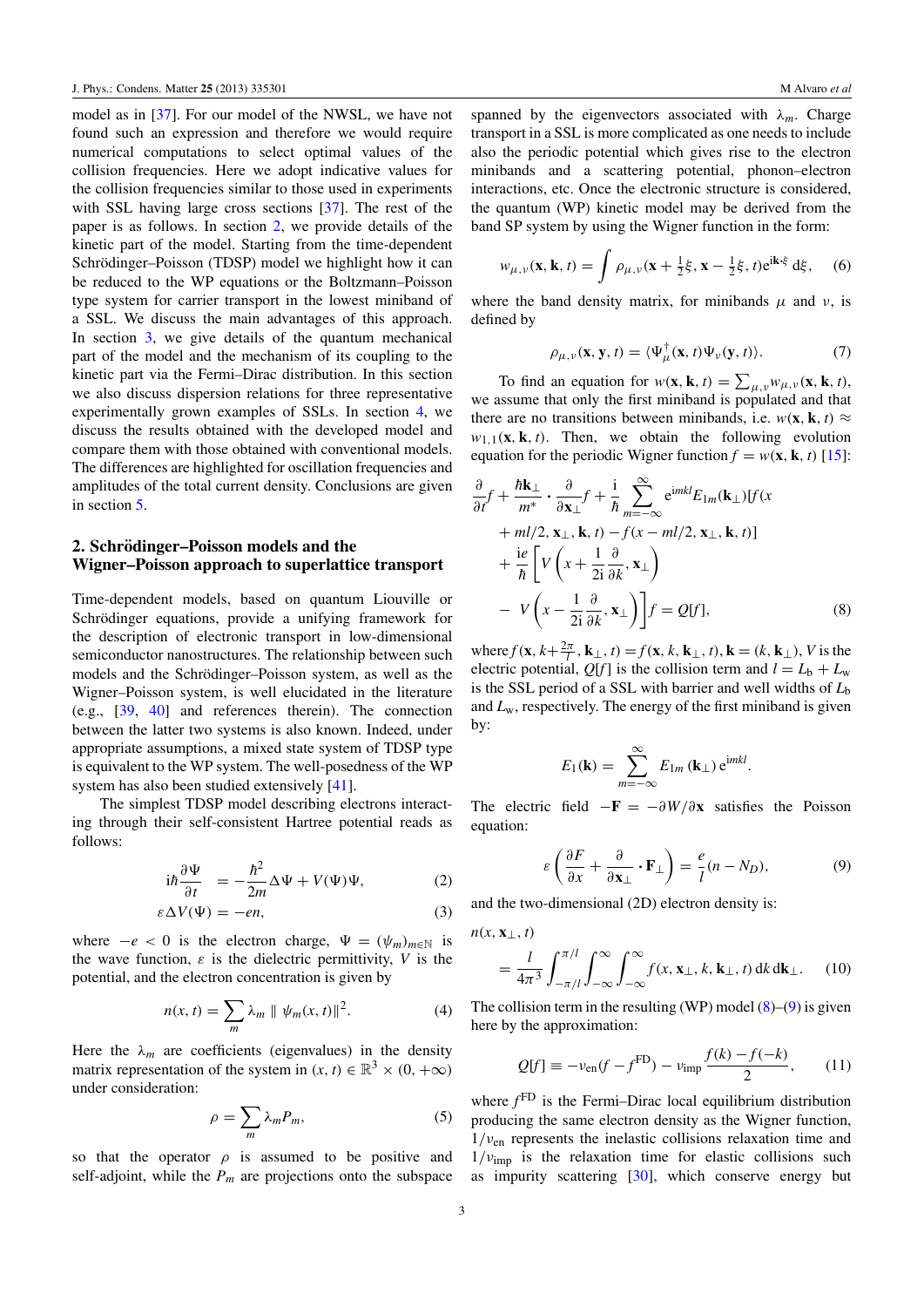dissipate momentum (transfer of lateral momentum due to impurity scattering  $[42]$  is neglected in  $(8)$ – $(11)$ ). Relaxation to a Boltzmann local equilibrium (instead of Fermi–Dirac) produces a simplified form of the Bhatnagar–Gross–Krook collision model, first used by Ignatov and Shashkin to describe self-sustained oscillations in SSLs [\[31\]](#page-10-29).

The WP model  $(8)$ – $(9)$  can be viewed as a phasespace counterpart of the Schrödinger–Poisson systems  $[43]$  $[43]$ , which have also been analyzed extensively, under various mathematical assumptions (e.g., [\[44,](#page-10-37) [45\]](#page-10-38) and references therein). This phase-space representation of a quantum mechanical system has an advantage of relatively easy comparisons with its classical counterparts.

The WP system can also be viewed as the quantum analogue of the well-known Vlasov–Poisson model, describing a spatially inhomogeneous collisionless plasma. In this system the acceleration term is given by a pseudo-differential operator, replacing the classical differential operator in the Boltzmann equation. In the (semi-)classical limit, the WP system is reduced to the Vlasov–Poisson, while in the case of collisions these systems can be generalized depending on the collision law to, for example, the Vlasov–Poisson–Fokker–Planck and Wigner–Poisson–Fokker–Planck in the classical and quantum mechanical case, respectively [\[46\]](#page-10-39). They can serve as a basis for deriving 'lower order' models in the modeling hierarchy by using various expansion methodologies (e.g., Hilbert, Chapman–Enskog, spherical harmonic expansions, singular perturbation techniques, etc).

We suppose that the Wigner function does not depend on  $x<sub>⊥</sub>$  and define the 1D Wigner function by:

$$
f(x, k, t) = \frac{1}{2\pi^2 S} \int \int f(x, \mathbf{x}_{\perp}, k, \mathbf{k}_{\perp}, t) d\mathbf{k}_{\perp} d\mathbf{x}_{\perp}, \quad (12)
$$

where *S* is the superlattice cross section. In the semiclassical limit, the pseudo-differential operators in the left hand side of [\(8\)](#page-3-1) become the usual convective terms and we obtain the following Boltzmann–Poisson system for carrier transport in the lowest miniband of SSLs (see [\[34\]](#page-10-26) and references therein):

$$
\frac{\partial f}{\partial t} + v(k) \frac{\partial f}{\partial x} + \frac{eF}{\hbar} \frac{\partial f}{\partial k}
$$
  
=  $-v_{en} (f - f^{FD}) - v_{imp} \frac{f(k) - f(-k)}{2}$ , (13)

$$
F = \frac{\partial V}{\partial y}, \qquad v(k) = \frac{1}{2} \frac{dE}{dt}, \qquad (14)
$$

$$
e^{\frac{\partial^2 V}{\partial x^2}} = \frac{e}{I} (n - N_D),
$$
 (15)

$$
u_{0x} = \frac{1}{2\pi} \int_{-\pi/l}^{\pi/l} f(x, k, t) \, dk
$$
  
= 
$$
\frac{1}{2\pi} \int_{-\pi/l}^{\pi/l} f^{FD}(k; \mu(n)) \, dk,
$$
 (16)

$$
J(t) = \frac{1}{L} \int_0^L J_n(x, t) dx,
$$
  
\n
$$
J_n = \frac{e}{2\pi} \int_{-\pi/l}^{\pi/l} v(k) f(x, k, t) dk,
$$
\n(17)

with  $x \in [0, L]$  and *f* periodic in *k* with period  $2\pi/l$ . Here *f*,  $f^{\text{FD}}$ , *n*, *N<sub>D</sub>*,  $\mathcal{E}$ , *l*, *L*,  $-F$ ,  $\varepsilon$ ,  $\mu$ ,  $-e < 0$ ,  $J_n$  and *J* are the one-particle distribution function, the 1D local equilibrium distribution function, the 2D electron density, the 2D doping density, the miniband dispersion relation, the SSL period, the SSL length, the electric field, the SSL permittivity, the chemical potential, the electron charge, the current density and the total current density, respectively. Both the exact and the local equilibrium Fermi–Dirac distribution functions have the same electron density according to  $(16)$ .

This model has a number of advantages compared to other existing models. First, it is known that, with a general local equilibrium distribution, it is suitable for the description of Bloch and Gunn type oscillations [\[34\]](#page-10-26), among other important phenomena. Second, despite the fact that the model is quite general, it is computationally manageable to be applied in fundamental studies and for practical applications. At the same time, the model requires adequate approximations of  $v(k)$  and  $f<sup>FD</sup>$ , which will be discussed in section [3.](#page-4-0)

#### <span id="page-4-0"></span>3. Quantum mechanical part of the model

Two main characteristics entering the model  $(13)$ – $(17)$ account for quantum effects. They are  $v(k)$  and  $f<sup>FD</sup>$ . We start from the group velocity, which can be determined as

<span id="page-4-4"></span>
$$
v(k) = \frac{1}{\hbar} \frac{\mathrm{d}\mathcal{E}(k)}{\mathrm{d}k}.
$$
 (18)

The frequently used approximation to the dispersion relation

$$
\mathcal{E}(k) = \frac{\Delta}{2} [1 - \cos(kl)],\tag{19}
$$

where  $\Delta$  is the first miniband width, may not always be appropriate. Indeed, this 'tight-binding' approximation is usually obtained under the assumption of a large barrier thickness. In this case states are practically dispersionless and uncoupled, while tunneling with respect to them can be treated as a small perturbation. They are fully confined, leading to a dispersion relation which is periodic with period  $2\pi/l$  and fully sinusoidal.

<span id="page-4-2"></span>A more general approach to obtain the dispersion relation, which would provide a better approximation than [\(19\)](#page-4-4), is to start directly from the Hamiltonian of the SSL under consideration and solve the Schrödinger equation, given in the Ben-Daniel–Duke form [\[47\]](#page-10-40):

$$
-\frac{\hbar^2}{2}\nabla \cdot \left[\frac{1}{m(\mathbf{r})}\nabla \Psi(\mathbf{r})\right] + V(\mathbf{r})\Psi(\mathbf{r}) = E\Psi(\mathbf{r}).\tag{20}
$$

<span id="page-4-3"></span><span id="page-4-1"></span>As before, here  $V(\mathbf{r})$  is the potential,  $E$  is the eigenenergy of the SSL,  $m(\mathbf{r})$  is the effective mass, while the wave function is given as  $\Psi(\mathbf{r}) = \psi(r, \phi, z) = \Phi(\phi)J(r)Z(z)$ . The analysis of miniband structures of SSLs with arbitrary periodic potential profiles is only possible based on numerical methods, and both finite element and finite difference methods can be used for this purpose [\[47](#page-10-40)[–49\]](#page-10-41). If a superlattice structure has cylindrical symmetry, a computationally inexpensive Generalized Kronig–Penney model (G.K–P approximation)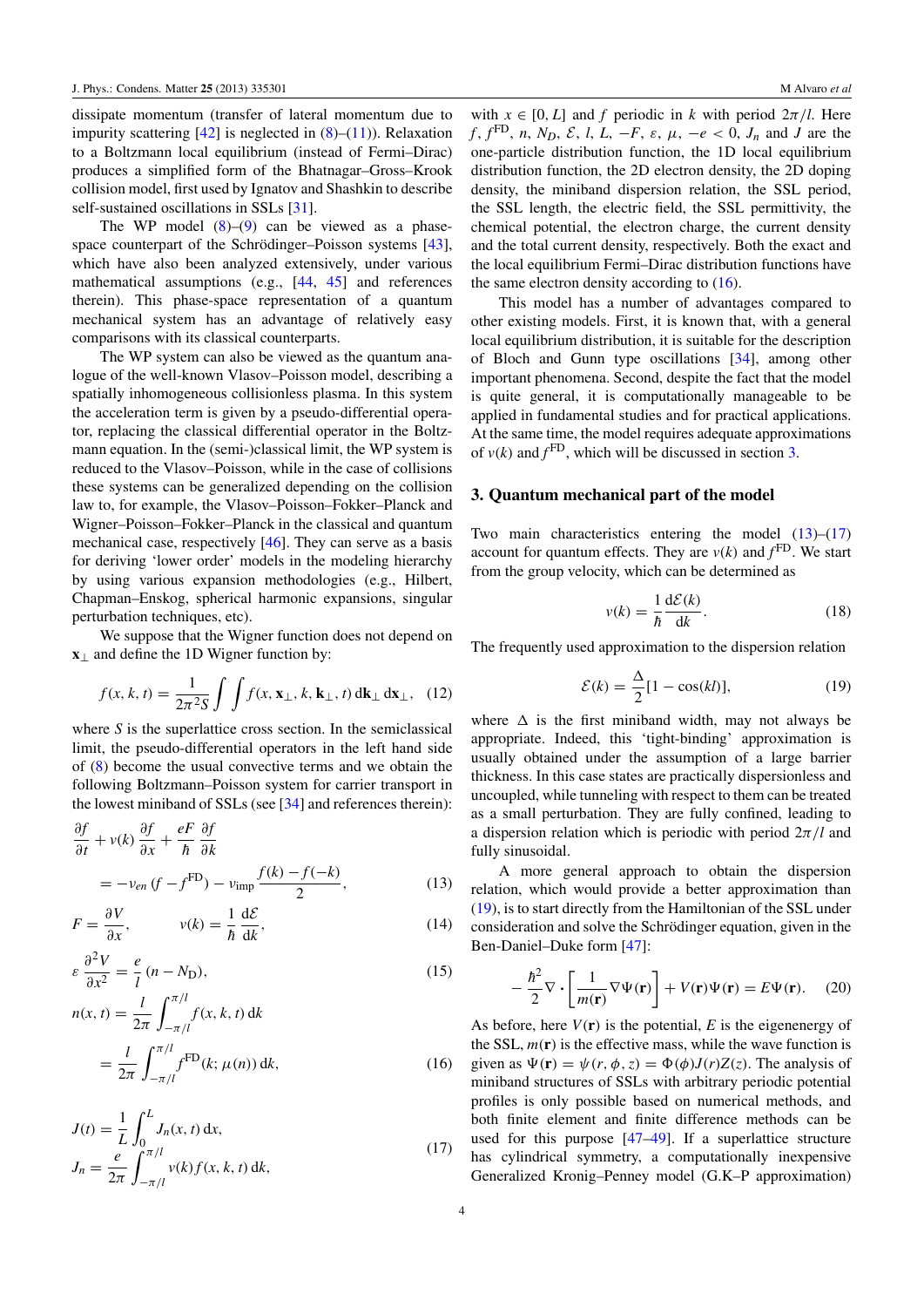<span id="page-5-4"></span>

Figure 1. Nondimensional electron density versus chemical potential for the 16 meV (a), 43 meV (b) and 72 meV (c) superlattices of table [A.2,](#page-9-1) at  $T = 300$  K. The solid line represents that radial effects are considered in the Fermi–Dirac local equilibrium distribution. The dashed line means that the dispersion relation is computed with the Kronig–Penney model for an infinite superlattice.

for such structures has been developed. Following [\[47\]](#page-10-40), we have two equations to be solved numerically:

$$
r\frac{d}{dr}\left(r\frac{dJ}{dr}\right) + (q^2r^2 - \tilde{l}^2)J(r) = 0,
$$
\n(21)\n
$$
\frac{d}{dz}\left[\frac{1}{m(z)}\frac{dZ(z)}{dz}\right]
$$
\n
$$
+\frac{2}{\hbar^2}\left[E - V(z) - \frac{\hbar^2\gamma_{\tilde{l},\tilde{n}}^2}{2m(z)R_0^2}\right]Z(z) = 0,
$$
\n(22)

while the solution of the third, angular one, is given by  $\Phi(\phi) = \exp(\pm i\tilde{l}\phi)$ . The solution of [\(21\)](#page-5-0) is a Bessel function of the first kind, where the quantum number *q* satisfies the boundary condition  $J(qR_0) = 0$ , with  $R_0$  being the SSL radius,  $\gamma_{\tilde{l},\tilde{n}} = qR_0$ . The solution of [\(22\)](#page-5-1) can be dealt with using a computationally inexpensive Generalized Kronig–Penney model (G.K–P approximation) for the infinitely long SSL, which leads to the solution of the following nonlinear equation:

$$
\cos kl = \cos(k_w L_w) \cosh(k_b L_b) + \frac{k_b^2 m_w^2 - k_w^2 m_b^2}{2k_w k_b m_b m_w} \sin(k_w L_w) \sinh(k_b L_b),
$$
 (23)

where, as before,  $l = L_b + L_w$ , while  $k_b$ ,  $m_b$ ,  $V$  and  $k_w$ ,  $m_w$ , 0, are wave numbers, electron effective masses and potential energies in the barrier and well, respectively:

$$
k_{\rm b} = \left[\frac{2m_{\rm b}(\mathcal{V}-\mathcal{E})}{\hbar^2}\right]^{\frac{1}{2}}, \qquad k_{\rm w} = \left[\frac{2m_{\rm w}\mathcal{E}}{\hbar^2}\right]^{\frac{1}{2}}, \quad (24)
$$

$$
\mathcal{E} = E - \frac{\hbar^2 q^2}{2m_{\rm w}}, \qquad \mathcal{V} = V + \frac{\hbar^2 q^2}{2m_{\rm b}} - \frac{\hbar^2 q^2}{2m_{\rm w}}, \qquad (25)
$$

$$
q = \frac{\gamma_{\tilde{l},\tilde{n}}}{R_0}.
$$

<span id="page-5-0"></span>The solutions of [\(23\)](#page-5-2) are the 1D miniband energies  $\mathcal{E}_{\nu}(k, \gamma_{\tilde{l}, \tilde{n}})$ ,  $v = 1, 2, \ldots$  Then the energy of the first miniband of the cylindrical NWSL is:

<span id="page-5-3"></span>
$$
E_1 = \mathcal{E}_1(k, \gamma_{\tilde{l}, \tilde{n}}) + \frac{\hbar^2 \gamma_{\tilde{l}, \tilde{n}}^2}{2m_{\rm w} R_0^2},
$$
 (26)

<span id="page-5-1"></span>where  $m_w$  is the electron effective mass at the well. Therefore, the Fermi–Dirac local equilibrium distribution function becomes:

$$
f^{\rm FD} = \frac{2}{\pi R_0^2} \sum_{\tilde{l}, \tilde{n}=0}^{\infty} \frac{1}{1 + \exp\left(\frac{\mathcal{E}_1 - \mu}{k_B T} + \frac{\hbar^2 \gamma_{\tilde{l},\tilde{n}}^2}{2m_{\rm w} R_0^2 k_B T}\right)},\quad (27)
$$

where  $\mu$  is the chemical potential and  $T$  is the SSL temperature. The above Fermi–Dirac distribution function provides coupling between the kinetic WP part of the model  $(8)$ – $(11)$  and its quantum mechanical part  $(21)$ – $(22)$ . The minimum number of zeros of the Bessel function necessary for the convergence of the series in [\(27\)](#page-5-3) is calculated in table [A.1](#page-9-2) as a function of the nondimensional parameter  $\hbar^2$  $\frac{h^2}{2m_wR_0^2k_BT}$ . We can compare [\(27\)](#page-5-3) with the local equilibrium distribution obtained when the SSL cross section is infinite (the common case of a quantum well SSL):

<span id="page-5-5"></span><span id="page-5-2"></span>
$$
f^{\rm FD} = \frac{m^* k_{\rm B} T}{\pi \hbar^2} \ln \left[ 1 + \exp\left(\frac{\mu - \mathcal{E}_1}{k_{\rm B} T}\right) \right],\tag{28}
$$

<span id="page-5-7"></span><span id="page-5-6"></span>where  $m^* = (m_w L_w + m_b L_b)/l$ . In figure [1](#page-5-4) we present the results of comparisons between the electron densities computed with [\(16\)](#page-4-1) for both Fermi–Dirac local equilibrium distribution functions [\(27\)](#page-5-3) and [\(28\)](#page-5-5) for the three experimentally grown superlattices (their characteristics are given in table [A.2,](#page-9-1) at  $T = 300$  K). Next, we provide a detailed analysis of dispersion relations for these superlattices that cover a range of experimentally grown SSLs.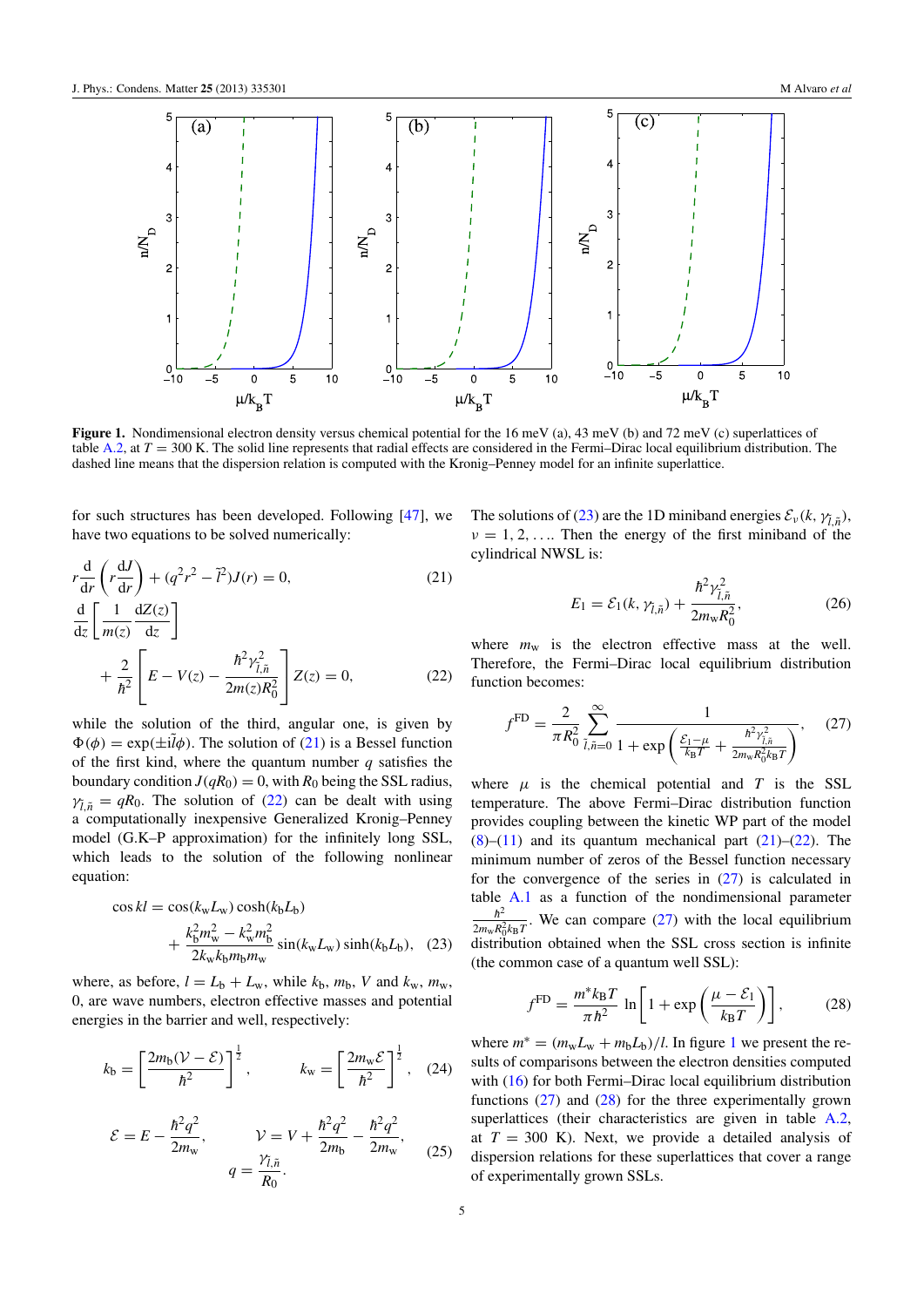<span id="page-6-0"></span>

**Figure 2.** Four lowest miniband energies versus the radius of the GaAs/AlAs nanowire superlattice at  $k = 0$ . We chose the following parameters:  $m_w = 0.0665m_0$ ,  $m_b = 0.15m_0$ ,  $V_b = 0.982$  eV. Miniband energies are determined by using the condition  $\mathcal{J}_i(qR_0) = 0$  (see details in the text).

<span id="page-6-1"></span>

Figure 3. Dispersion relation for the lowest miniband: energy versus *k* for the GaAs/AlAs nanowire superlattice. Inset: dispersion relation for the four lower minibands. The radii of the nanowires are  $R = 17$  nm (a), which corresponds to the miniband width 16 meV;  $R = 11$  nm (b), which corresponds to the miniband width 43 meV, and *R* = 8.2 nm (c), which corresponds to the miniband width 72 meV (see table [A.2\)](#page-9-1). Solid lines show the data from the trigonometric interpolation, which is in excellent agreement with the data obtained from the G.K–P method.

As mentioned in section [1,](#page-1-2) both weakly and strongly coupled superlattices are of substantial practical interest. Based on [\[37\]](#page-10-30), we consider three representative examples of experimentally grown GaAs/AlAs SSLs (see corresponding rows 1, 3, and 6 in table 1 of [\[37\]](#page-10-30)):

- SSL 1:  $L_b = 1.96$  nm,  $L_w = 3.1$  nm with  $\Delta = 16$  meV;
- SSL 2:  $L_b = 0.87$  nm,  $L_w = 5.13$  nm with  $\Delta = 43$  meV;
- SSL 3:  $L_b = 0.93$  nm,  $L_w = 3.64$  nm with  $\Delta = 72$  meV.

SSL 1 is closer to the case of weakly coupled superlattices, while SSL 2 and SSL 3 correspond to the case of strongly coupled superlattices. Further details on the characteristics of these superlattices are given in table [A.2](#page-9-1) of the appendix.

The data obtained numerically from the application of the G.K–P methodology have been interpolated and the dispersion relation has been presented by the following trigonometric series:

$$
\mathcal{E}(k) = \frac{1}{2}a_0 + \sum_{j=1}^{m} [a_j \cos(jkl) + b_j \sin(jkl)],
$$
 (29)

where  $l = L_b + L_w$  and the coefficients  $a_i$  and  $b_j$  used in the approximations for all three superlattices are summarized in the appendix in tables [A.3–](#page-9-3)[A.5,](#page-10-42) respectively.

Based on model  $(23)$  solved for  $k = 0$ , in figure [2](#page-6-0) we present four lowest miniband energies as functions of the radius of GaAs/AlAs superlattices that correspond to the

three cases of SSLs considered above. Here we use also the boundary condition for the radial equation  $\mathcal{J}_{\tilde{l}}(qR_0) = 0$ (e.g.,  $qR_0 = 0.24048$  for the first zero of  $\mathcal{J}_0$ ,  $qR_0 = 3.8317$ for the first zero of  $\mathcal{J}_1$ , and similarly for the third and fourth minibands). The wave numbers in the barrier and well are defined in  $(24)$ – $(25)$ . Note that, given the miniband width, it is straightforward to determine the radius of the corresponding SSL (see inserts of figure [3\)](#page-6-1). In figure [3](#page-6-1) the dispersion relations, obtained by the G.K–P methodology, are given for our three cases. They are compared with the simple 'tight-binding' approximations (see [\(19\)](#page-4-4)). The curves corresponding to the dispersion relations, obtained with the trigonometric interpolation [\(29\)](#page-6-2), are also given.

The developed methodology allows us to find the radii of the nanowire superlattices that have the same miniband widths as those in the experiments of [\[37\]](#page-10-30). The G.K–P model approximates a SSL with a given number of periods by calculating the minibands of a SSL with infinitely many periods. We can compare the results produced by the G.K–P approximation with the complete quantum mechanical solution of the Schrödinger equation that determines the spectra of the corresponding superlattices with finitely many quantum wells:

<span id="page-6-2"></span>
$$
-\frac{\hbar^2}{2} \frac{\partial}{\partial z} \left( \frac{1}{m(z,r)} \frac{\partial \chi_{\tilde{l}}}{\partial z} \right) - \frac{\hbar^2}{2r} \frac{\partial}{\partial r} \left( \frac{r}{m(z,r)} \frac{\partial \chi_{\tilde{l}}}{\partial r} \right) + \frac{\hbar^2}{2m(z,r)} \frac{\tilde{l}^2}{r^2} \chi_{\tilde{l}}(r,z) + V(z,r) \chi_{\tilde{l}}(r,z) = E \chi_{\tilde{l}}(r,z). \tag{30}
$$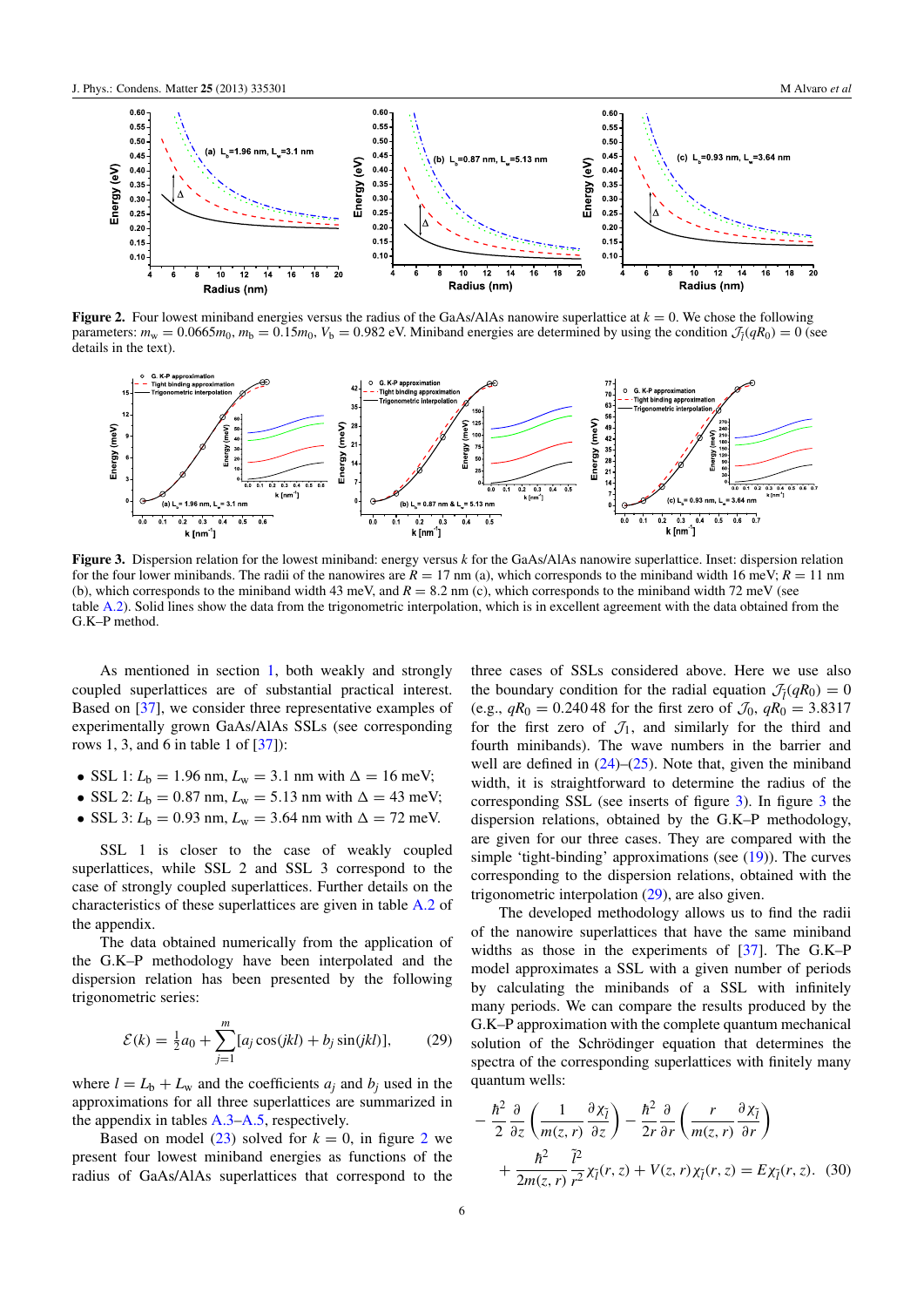<span id="page-7-1"></span>

<span id="page-7-2"></span>Figure 4. Ground and first excited state of the wave function of electrons in a symmetric AlAs/GaAs superlattices nanostructure (with the number of periods 109,  $R = 17$  nm and  $\tilde{l} = 0$ ). Eigenvalues for the ground and first excited states are  $E_1 = 0.204249$  eV and  $E_2 = 0.204258$  eV. The vertical and horizontal axes represent the nanowire SSL longitudinal and radial distance, respectively.



Figure 5. Formation of minibands in GaAs/AlAs superlattices: eigenvalues versus the number of superlattice periods. The discrete energy states converge to the continuum spectrum as the number of periods becomes sufficiently large.

Here both the potential and the effective mass can be a function of both *z* and *r* and where  $\Psi(r, \phi, z) = \Phi(\phi) \chi_{\tilde{l}}(r, z)$ . Such solutions are obtained with the finite element method, and a representative example is given in figure [4.](#page-7-1) Both the ground state and the first excited state energies are presented for the case that corresponds to SSL 1. Finally, in figure [5](#page-7-2) we present the formation of the miniband structure in this superlattice as we increase the number of periods to demonstrate the convergence to the continuum situation that would allow us to proceed next to the semiclassical part of the model.

## <span id="page-7-0"></span>4. Results and discussion

Having determined the quantum mechanical input for the kinetic model, we are moving to the numerical solution of system  $(13)$ – $(17)$ . In recent years, several groups have been attempting to solve the Wigner–Poisson system directly (e.g., [\[50\]](#page-10-43) and references therein). However, in most cases, such approaches have been using heuristic information for the quantum mechanical part.

Our focus is on the solution  $(13)$ – $(17)$  for the case of the three different superlattices considered in section [3.](#page-4-0) In what follows, we have used the numerical parameters given in table [A.2,](#page-9-1) corresponding to the superlattices SSL 1, SSL 2, and SSL 3, providing a good representative sampling range of experimentally grown superlattices.

The kinetic part of the model  $(13)$ – $(17)$  has been solved by an implicit finite difference scheme, with the following initial conditions:

$$
f(x, k, 0) = f^{(0)}(x, k, 0)
$$
 (31)

$$
F(x, 0) = V_{bias}/L \tag{32}
$$

and the following Ohmic boundary conditions at the contacts: at  $x = 0$ :

$$
f^{+} = \frac{2\pi \hbar \sigma F}{e\Delta} - \frac{f^{(0)}}{\int_0^{\frac{\pi}{l}} v(k)f^{(0)} \, \mathrm{d}k} \int_{-\frac{\pi}{l}}^0 v(k)f^{-} \, \mathrm{d}k, \qquad (33)
$$

at  $x = L$ :

$$
f^{-} = \frac{2\pi f^{(0)}}{l \int_{-\frac{\pi}{l}}^{0} f^{(0)} \, \mathrm{d}k} \left( N_D - \frac{l}{2\pi} \int_{0}^{\frac{\pi}{l}} f^{+} \, \mathrm{d}k \right),\tag{34}
$$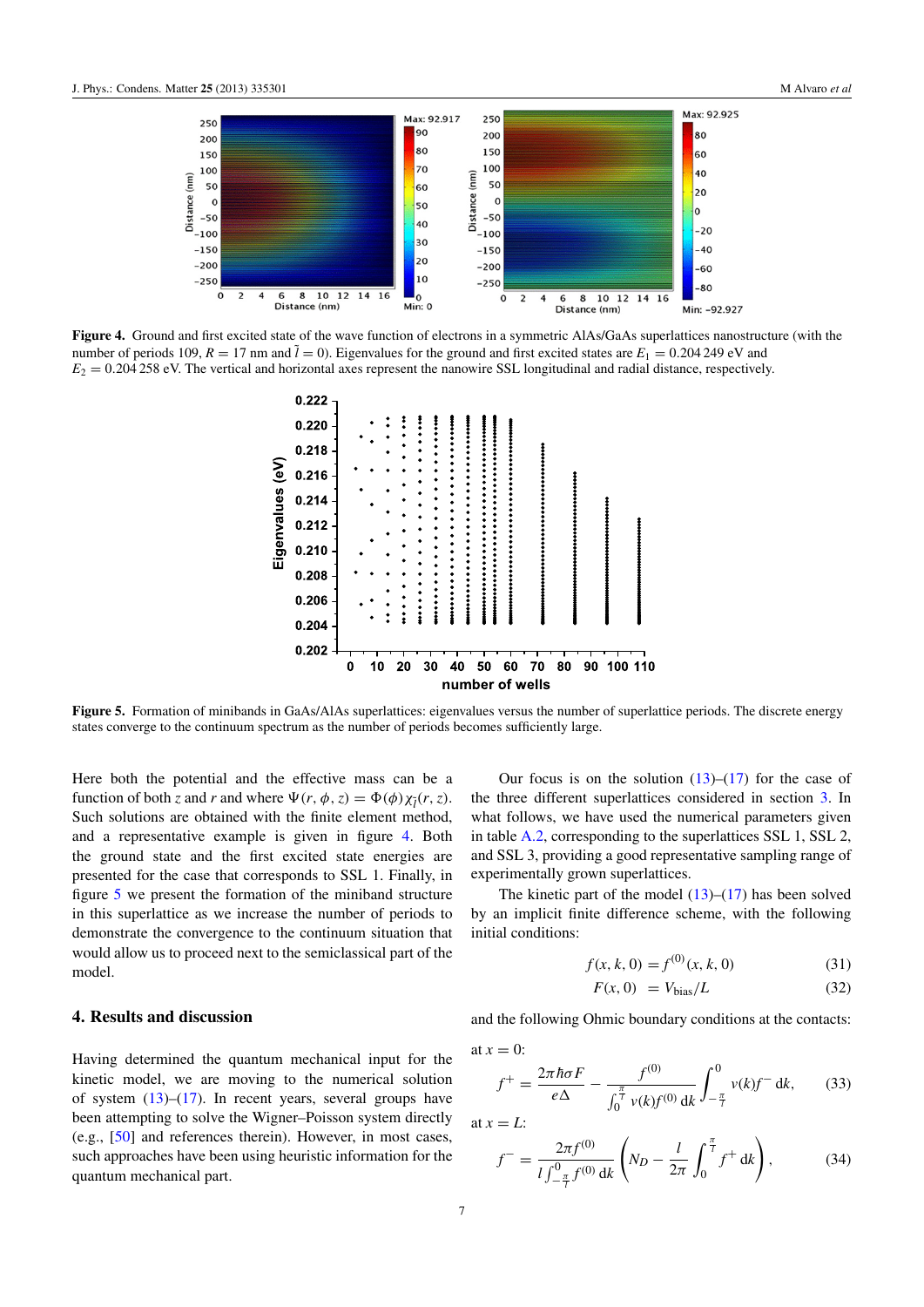<span id="page-8-0"></span>

Figure 6. (a) Current density versus time during self-sustained current oscillations for the 72 meV superlattice. (b) Fully developed dipole wave moving from the cathode to the anode during self-sustained current oscillations. (c) and (d) Same as (a) for the 16 meV and 43 meV superlattices, respectively. The solid line indicates that the finite radius effects are taken into account. The dashed line represents that the dispersion relation is computed with the Kronig–Penney model for an infinite superlattice. The initial transients are not shown for clarity. To transform the magnitudes in this figure to dimensional units, use table [A.2.](#page-9-1)

where  $V_{bias}$  is the constant applied voltage bias,  $\sigma$  is the contact conductivity,  $f^{\pm}$  means  $f(x, k, t)$  for sign( $k$ ) =  $\pm 1$  and  $f^{(0)}$  is the leading order approximation for the distribution function in the Chapman–Enskog expansion, e.g.  $f^{(0)}$  is the solution of  $(13)$  when we drop the *x* and *t* derivatives of *f*. We also need the constant voltage bias condition:

$$
\int_0^L F(x, t) dx = V_{bias}.
$$
 (35)

In figure [6](#page-8-0) and table [1](#page-9-4) we summarize our findings. We have compared the results obtained with our kinetic model, which takes into account quantum mechanical effects and a finite superlattice radius, and the results obtained using the conventional approximation of the dispersion relation based on the standard Kronig–Penney model for an infinite superlattice. While in the latter case the transversal effects are neglected (*f* FD is [\(28\)](#page-5-5)) and the 'tight-binding' dispersion relation [\(19\)](#page-4-4) is used, in the former case we use the refined approximations [\(29\)](#page-6-2) and [\(27\)](#page-5-3) that couple the kinetic and quantum mechanical parts of the model.

For appropriate values of the voltage  $V_{bias}$  there are solutions having the form of self-sustained oscillations of the

motion and recycling of charge dipole waves, as shown in figure  $6(b)$  $6(b)$ . Table [1](#page-9-4) compares the frequency and current density amplitude of nanowire superlattices with finite radii to those having infinite radii. We have estimated the elastic  $(1.2 \times 10^{13} \text{ s}^{-1})$  and inelastic  $(1.32 \times 10^{13} \text{ s}^{-1})$  scattering rates by comparing numerical simulations of the model to the available frequencies from experiments [\[37\]](#page-10-30). To calibrate the electron velocity of a drift-diffusion model for a SSL with tight-binding dispersion relation is simpler because one can use a well-known formula for the peak velocity [\[37\]](#page-10-30). An alternative way to estimate the scattering times is by using Monte Carlo simulations to calculate the superlattice current–voltage characteristics and infer the scattering times from the peak velocity formula [\[11\]](#page-10-8). For the 16 and 72 meV superlattices we have found that the frequency of the current oscillations is closer to the experimental value [\[37\]](#page-10-30) when the finite radius effects are considered. However, for the 43 meV superlattice, the frequency of the oscillations is closer to the experimental value when the radial effects are not taken into account. This particular superlattice has a larger doping density, which yields a larger electron density when the

current. In all cases, these oscillations are due to the periodic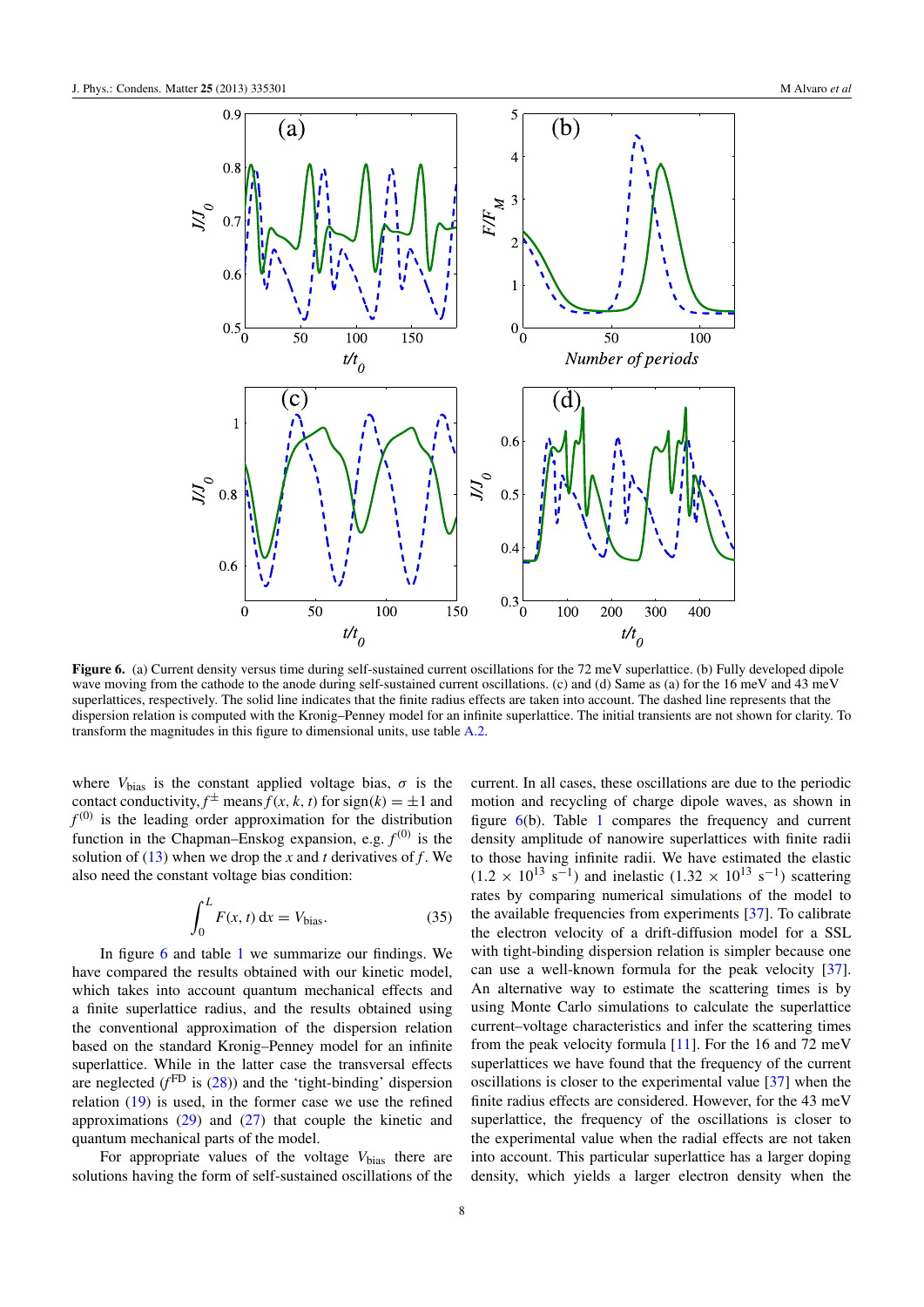<span id="page-9-4"></span>Table 1. Oscillation frequencies and amplitudes of the total current density obtained (a) with the coupled model including a finite radius, and (b) with the conventional kinetic model for a superlattice with infinite radius. The results are presented for the nanowire superlattices SSL 1, SSL 2, and SSL 3 with all parameters given in table [A.2.](#page-9-1)

|                | Frequency (GHz) |             | Current density amplitude $(10^4 \text{ A cm}^{-2})$ |             |  |
|----------------|-----------------|-------------|------------------------------------------------------|-------------|--|
| $\Delta$ (meV) | Radial effects  | Infinite SL | Radial effects                                       | Infinite SL |  |
| 16             | 2.36            |             | 0.15                                                 | 0.20        |  |
| 43             | 10.5            | 16          | 1.5                                                  | 1.4         |  |
| 72             | 53.4            | 43 Z        | 1.6                                                  | 2.2.        |  |

dipole wave reaches the receiving contact. When the electron density increases, the velocity of the dipole wave decreases, producing a lower frequency of the oscillations. Our results are comparable to those obtained by Schomburg *et al* [\[37\]](#page-10-30) using a simpler drift-diffusion model for SSL with an infinite cross section. However, when predicting the frequency of a similar superlattice with a 140 meV miniband width [\[4\]](#page-10-44), our model for a SSL with infinite cross section predicts a frequency of 68 GHz, which is much closer to observations (70 GHz) than the estimation (∼125 GHz) found using the linear interpolation in figure 4 of [\[37\]](#page-10-30).

## <span id="page-9-0"></span>5. Conclusions

In this paper we have developed a kinetic model for the analysis of semiconductor superlattices, accounting for quantum effects. The first part of the model is the

<span id="page-9-2"></span>Table A.1. Minimum number of zeros of the Bessel function necessary for the convergence of the series in [\(27\)](#page-5-3), calculated as a function of the nondimensional parameter  $\frac{h^2}{2}$  $\frac{h^2}{2m_W R_0^2 k_B T}$ , corresponding to the nanowire superlattices SSL 1, SSL 2, and SSL 3, respectively.

| h <sup>2</sup><br>$2m_WR_0^2k_BT$ | $16 \text{ meV}$<br>mn | $43 \text{ meV}$<br>mn | $72 \text{ meV}$<br>mn |
|-----------------------------------|------------------------|------------------------|------------------------|
| 0.5                               |                        | 9                      |                        |
| 0.3                               | 9                      | 16                     | 9                      |
| 0.1                               | 25                     | 49                     | 36                     |
| 0.05                              | 64                     | 100                    | 64                     |
| 0.01                              | 324                    | 576                    | 400                    |

conventional Boltzmann–Poisson system that is obtained from the general time-dependent Schrödinger–Poisson model via the Wigner approach. Collisions include a simplified version of the Bhatnagar–Gross–Krook relaxation-time model and a one-dimensional impurity collision term. The second part of the model is based on the Ben-Daniel–Duke form of the Schrödinger equation. The coupling between these two parts of the model is realized via the Fermi–Dirac distribution. The resulting model uses the dispersion relation obtained from the generalized Kronig–Penney method, and allows us to estimate radii of superlattices that have the same miniband widths as those used in experiments. The model has been solved numerically and results have been presented for a range of experimentally grown superlattices. Differences, induced by the finite radius effects, have been discussed in the context of self-sustained coherent oscillations of the current in such superlattices.

#### Acknowledgments

This work was supported by NSERC and CRC (Canada) and by MICINN Grant Nos FIS2008-04921-C02-01 and FIS2011- 28838-C02-01 (Spain). This work was made possible by the facilities of the Canadian Shared Hierarchical Academic Research Computing Network (SHARCNET).

### Appendix

See tables [A.1–](#page-9-2)[A.5](#page-10-42)

<span id="page-9-1"></span>Table A.2. Parameters used for the numerical solution of the drift-diffusion equations for the nanowire superlattices in row 1, 3 and 6 of [\[37\]](#page-10-30).

| (meV) | $L_{\rm W}$<br>(nm) | $L_{h}$<br>(nm) | Length | $N_{\rm D}$<br>$(\mu m)$ $(10^{17} \text{ cm}^{-3})$ $((\Omega \text{ m})^{-1})$ $(V)$ $(kV \text{ cm}^{-1})$ |    | $V_{\rm bias}$ | $F_{\rm M}$ | $I_{0}$<br>(p <sub>S</sub> ) | JO<br>$(10^4 \text{ A cm}^{-2})$ |
|-------|---------------------|-----------------|--------|---------------------------------------------------------------------------------------------------------------|----|----------------|-------------|------------------------------|----------------------------------|
| 16    | 3.1                 | 1.96            | 0.55   | 0.8                                                                                                           | 14 | 1.51           | 22.6        | 6.3                          | 0.41                             |
| 43    | 5.13                | 0.87            | 0.60   | 1.4                                                                                                           | 50 | 1.14           | 19.1        | 0.39                         | 5.58                             |
| 72    | 3.64                | 0.93            | 0.64   | 1.0                                                                                                           | 90 | 1.58           | 25.1        | 0.37                         |                                  |

<span id="page-9-3"></span>**Table A.3.** Coefficients for the trigonometric interpolation for the nanowire superlattice SSL 1:  $L_b = 1.96$  nm and  $L_w = 3.1$  nm.

| $a_i$ (meV)     | $b_i$ (10 <sup>-16</sup> meV) | $a_i$ (meV)     | $b_i$ (10 <sup>-16</sup> meV) |
|-----------------|-------------------------------|-----------------|-------------------------------|
| $a_0 = 16.2873$ | $\overline{\phantom{a}}$      | $a_4 = 0.0002$  | $b_4 = 0.0344$                |
| $a_1 = -8.2888$ | $b_1 = 0$                     | $a_5 = -0.0004$ | $b_5 = 0.0489$                |
| $a_2 = 0.1492$  | $b_2 = -0.3648$               | $a_6 = -0.0002$ | $b_6 = 0.0914$                |
| $a_3 = -0.0042$ | $b_3 = -0.1027$               | $a_7 = 0.0005$  | $b_7 = 0.0609$                |